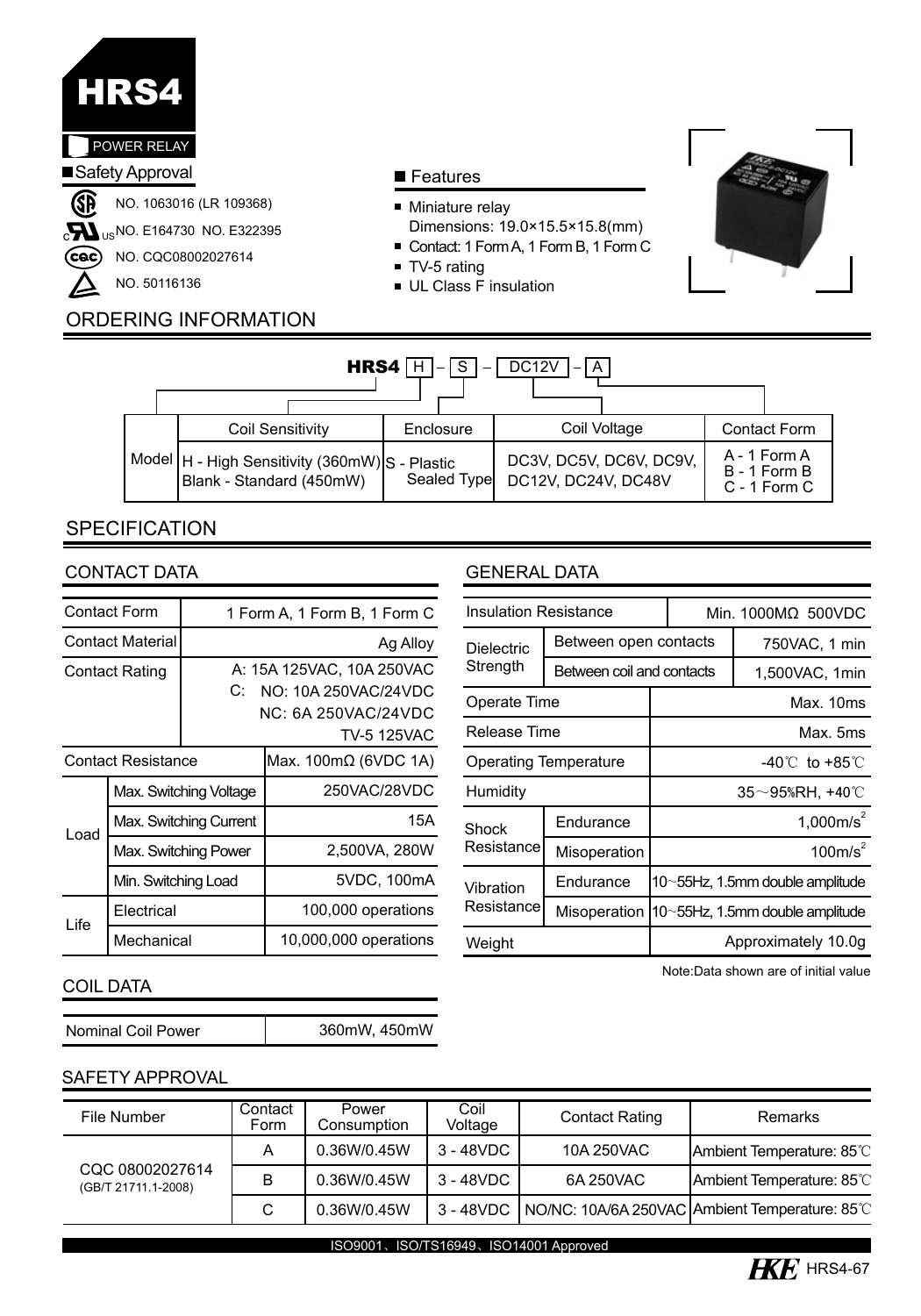

# SAFETY APPROVAL

| File Number              | Contact<br>Form | Power<br>Consumption | Coil<br>Voltage  | <b>Contact Rating</b>                            | <b>Remarks</b>                                   |  |
|--------------------------|-----------------|----------------------|------------------|--------------------------------------------------|--------------------------------------------------|--|
| TUV 50116136             |                 |                      | 3 - 48VDC        | INO/NC: 10A/6A 250VAC Ambient Temperature: 105°C |                                                  |  |
| TUV50116136 (EN 60730-1) | A/B/C           | 0.36W/0.45W          |                  | NO: 10A(2)A 250VAC<br>NC: 6(1)A 250VAC           | Ambient Temperature: 105°C                       |  |
|                          | A               | 0.36W/0.45W          | $3 - 48$ VDC     | 15A 125VAC                                       | Class F Insulation<br>Ambient Temperature: 65°C  |  |
| UL E164730               | A/C             |                      | 10A 120VAC/28VDC |                                                  | Class F Insulation<br>IAmbient Temperature: 105℃ |  |
|                          |                 | 0.36W/0.45W          | $3 - 48$ VDC     | 10A 277VAC                                       | Class F Insulation                               |  |
|                          |                 |                      |                  | <b>TV-5 125VAC</b>                               | Ambient Temperature: 85°C                        |  |
| UL E322395               |                 |                      |                  | 1/2HP 120VAC                                     | <b>NLDX Category</b>                             |  |
|                          | A/C             | 0.36W/0.45W          | $3 - 48$ VDC     | 1/2HP 240VAC                                     | (N.O.Contact side)                               |  |
| CSA 1063016 (LR 109368)  | A/C             | 0.36W/0.45W          | 3 - 48VDC        | 10A 120VAC/24VDC                                 |                                                  |  |

Specifications subject to change without notice

COIL DATA Ambient Temperature: 23℃

| Model         | Nominal Voltage<br><b>VDC</b> | Coil Resistance<br>$\Omega$ +/-10% | Operate Voltage<br>$\leq$ VDC | Release Voltage<br>$\geq$ VDC | Coil Power<br>mW |
|---------------|-------------------------------|------------------------------------|-------------------------------|-------------------------------|------------------|
| HRS4-S-DC3V   | 3                             | 20                                 | 2.1                           | 0.3                           |                  |
| HRS4-S-DC5V   | 5                             | 55                                 | 3.5                           | 0.5                           |                  |
| HRS4-S-DC6V   | 6                             | 80                                 | 4.2                           | 0.6                           |                  |
| HRS4-S-DC9V   | 9                             | 180                                | 6.3                           | 0.9                           | 450              |
| HRS4-S-DC12V  | 12                            | 320                                | 8.4                           | 1.2                           |                  |
| HRS4-S-DC24V  | 24                            | 1280                               | 16.8                          | 2.4                           |                  |
| HRS4-S-DC48V  | 48                            | 5120                               | 33.6                          | 4.8                           |                  |
| HRS4H-S-DC3V  | 3                             | 25                                 | 2.1                           | 0.3                           |                  |
| HRS4H-S-DC5V  | 5                             | 70                                 | 3.5                           | 0.5                           |                  |
| HRS4H-S-DC6V  | 6                             | 100                                | 4.2                           | 0.6                           |                  |
| HRS4H-S-DC9V  | 9                             | 225                                | 6.3                           | 0.9                           | 360              |
| HRS4H-S-DC12V | 12                            | 400                                | 8.4                           | 1.2                           |                  |
| HRS4H-S-DC24V | 24                            | 1600                               | 16.8                          | 2.4                           |                  |
| HRS4H-S-DC48V | 48                            | 6400                               | 33.6                          | 4.8                           |                  |

ISO9001、ISO/TS16949、ISO14001 Approved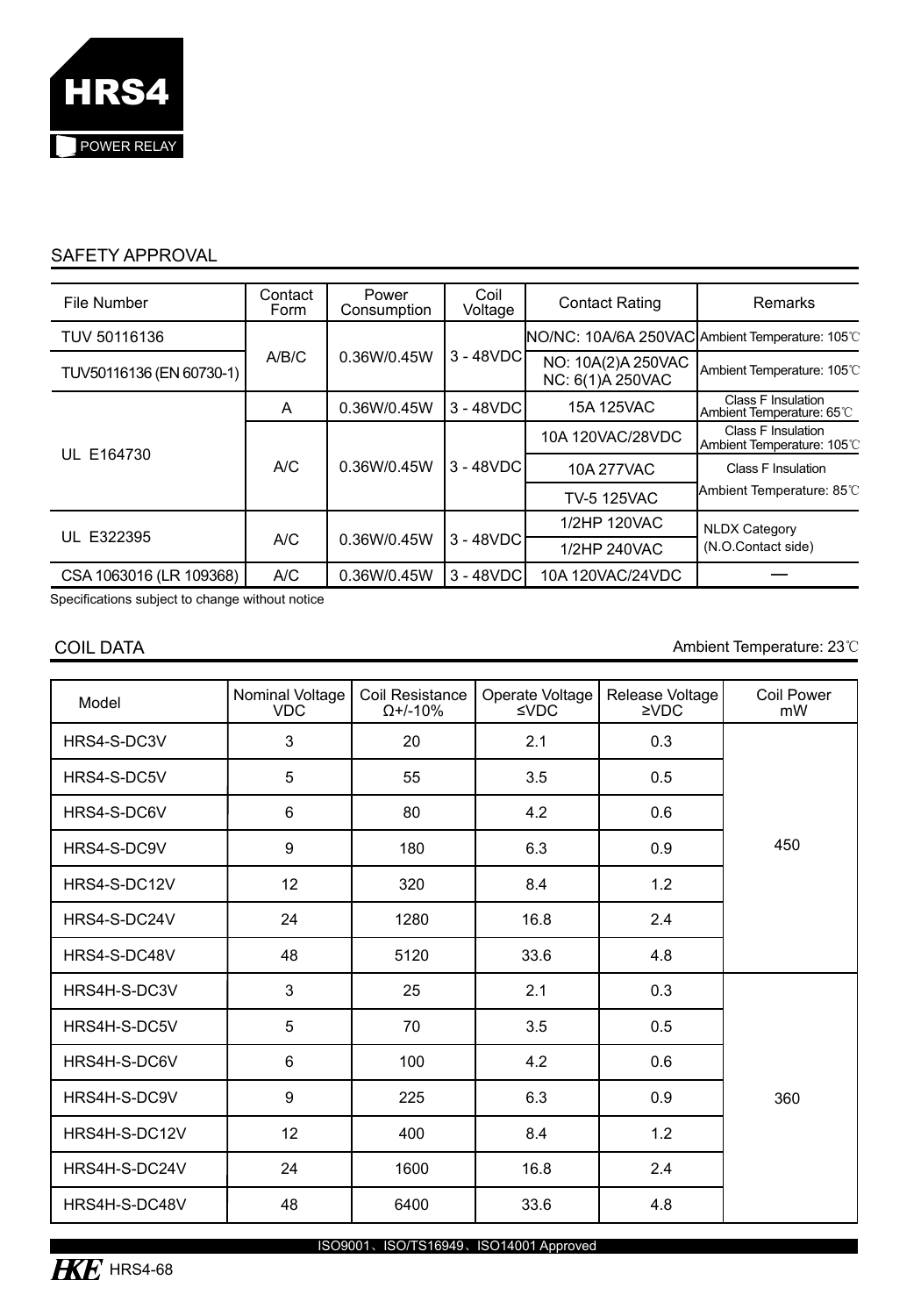

# OUTLINE, WIRING DIAGRAM, MOUNTING HOLE LAYOUT (UNIT: mm)



ISO9001、ISO/TS16949、ISO14001 Approved